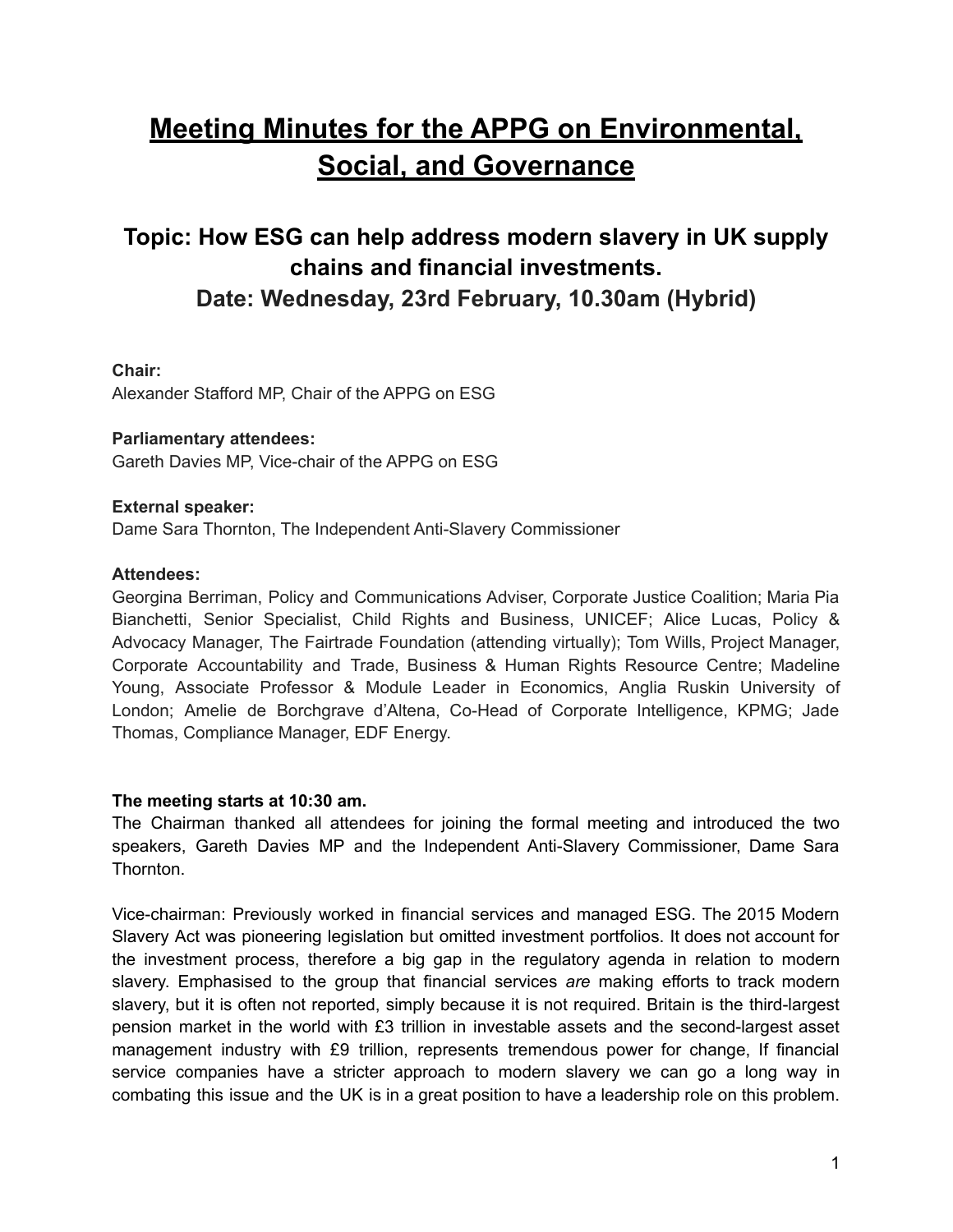Moreover, pensions have a fiduciary responsibility to look at their investments. Since becoming an MP, has found talking with financial services that that financial institutions are mindful of modern slavery and want to tackle it. Imperative therefore that policies do not stigmatise in the market those investors that identify links to modern slavery. That kind of approach is not what this is about.

Dame Sara Thornton: I think of modern slavery in this context as the canary in the coal mine. Indeed, under the Liechtenstein initiative financial services are the lever to change global economic and financial systems. To scale up output the IASC partnered up with Themis and the TRIBE Freedom Foundation to publish in January 2021 a report on preventing modern slavery and human trafficking (an Agenda for Action across the [Financial](http://www.antislaverycommissioner.co.uk/news-insights/new-joint-report-on-modern-slavery-and-financial-services/) Services Sector). The IASC surveyed 51 CEOs of leading companies in the financial services sector to ask them to respond to the report. 44 organisations responded. There were examples of good practice but generally there was a lack of awareness, but acceptance has grown in the sector that it had a responsibility to investigate portfolios. The IASC offered five recommendations for financial businesses to improve their handling of modern slavery until the government legislates to extend Section 54 of the Modern Slavery Act to cover portfolios.

The first is Improving risk systems and integrating modern slavery in companies risk management to develop better risk identification, assessment and mitigation controls or to integrate modern slavery and human trafficking risk into its existing systems. The IASC also argued for more consistency in the definition and understanding of forced labour risks.

The second recommendation concerned the sharing of data: how to improve ways to share information. Typically, banks and other financial institutions cannot share information about bad actors with each other, so if someone has problems with a bank they can just go to a different bank and open an account ther and this seemed to be key.

The third recommendation concerns collective action: if we find problems we must work together to fix them. Initiatives such as CCLA's Find it Fix it Prevent are a great example of how collective action can incentivise and accelerate improvements in company disclosure and compliance to the Modern Slavery Act.

The fourth area concerns the reliance of financial services on electronic supply chains. We need to support those children in mines in West Africa mining minerals for microchips. Industry minister Lee Rowley is being cooperative on this front as part of his efforts to build resilient supply chains. The challenges of electronic supply chains stretch not only from assembly and manufacture of devices, but also of the mining of rare metals, and the manufacture of silicon.

The last point had to do with the ambiguity of the Section 54 of the Modern Slavery Act. Despite the fact that financial institutions could have a major impact against forced labour through their investment and lending portfolios, very few are disclosing this activity in modern slavery statements. Section 54 should include investment portfolios and this should be done voluntary before new legislation is introduced.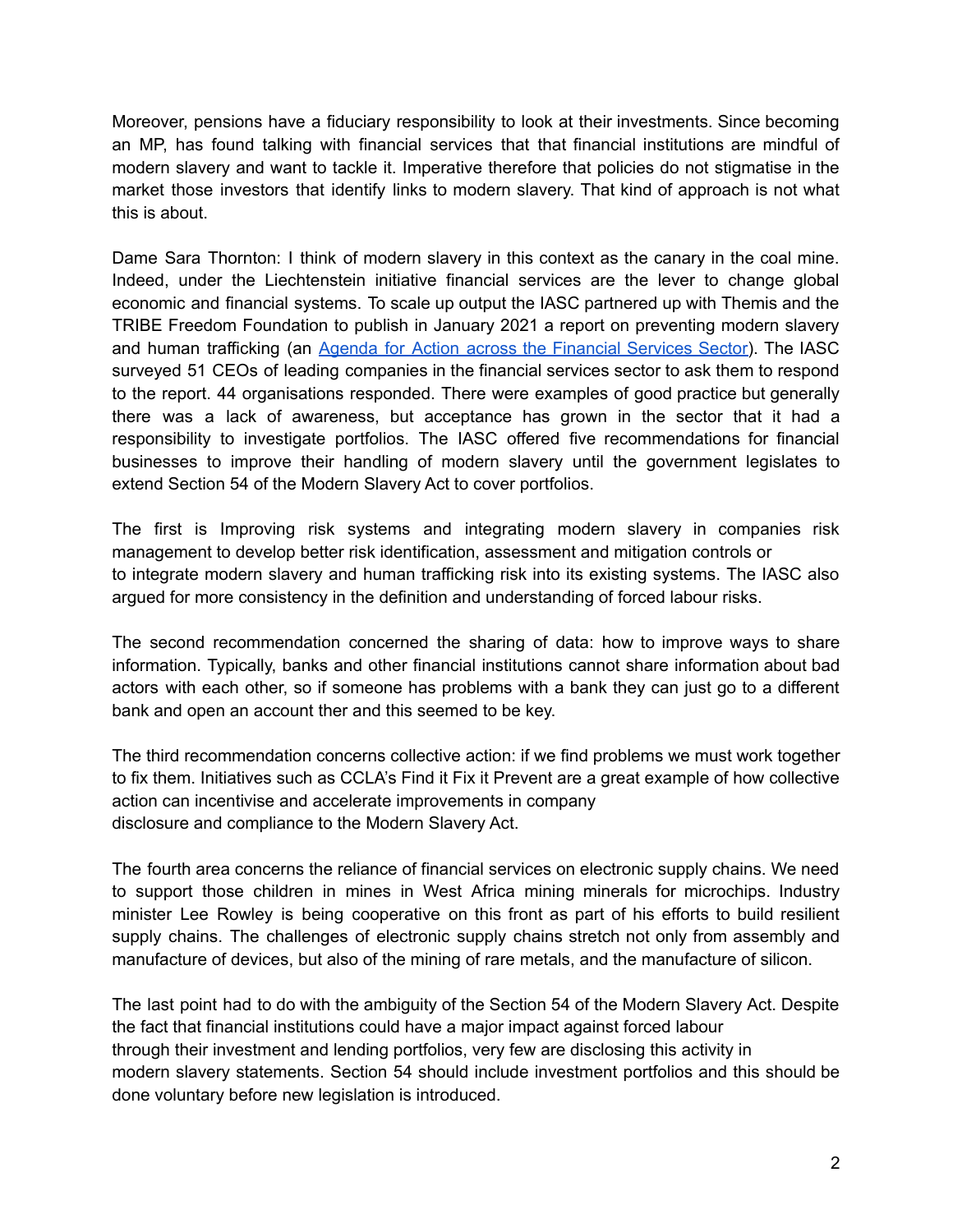A report on modern slavery, found that only 50% of companies annual reports mentioned it. While we are doing more on risk identification and mitigation we must undertsand how are we going to mainstream modern slavery. The law is ambiguous and we we know that only 27% of asset managers do their due diligence in terms of modern slavery. In Australia the legislation is much clearer. Extending this legislation will allow financial services to do this for good.

### **Discussion**

Chairman: On the issue of critical minerals I met with Lee Rowley recently, he said critical minerals would be part of the expression of interest. I too am concerned about stigmatisation, this needs careful consideration on the legislative side. In environmental due diligence, businesses typically only look at the beginning and do not have units looking back over the lifecycle of an investment. Is this legislative or do we need a cultural change? [To the IASC] were you surprised that some companies did not respond to you? I am interested in knowing whether companies are saying one thing and actually not doing it.

Vice-chairman: I'll take it from the financial perspective and finance firms so I will take two of those, one on the reputational piece and the bravery to come out and secondly on doing one thing and saying another. On reputational management, in my discussions with various organisations that do this full time, what they said to me was that everyone should just assume that they have exposure and go from there, rather than assuming that nobody has exposure. We should start on the assumption that particularly multinational organisations will have exposure somewhere. We also need to have a little push in legislation for the smaller firms, make it part of their risk management process, the idea behind it is that you identify before you even invest. If you are a good fund manager, you will have a very robust process for identifying material risks, the materiality of ESG risks not just to avoid reputational damage but for financial performance. Well run companies with strong governance procedures will be good investments and so as a fund manager, I would be looking for the best run companies with processes in place to ensure that they are continually monitoring their supply chains. If a company is doing that, it will be a good company to invest in. By the way, climate was not really a big deal in the city for a long time, and all of the sudden there was a big change. Part of it was French legislation under Article 174 of legislation requiring state pension funds to disclose climate exposure in their portfolios and that in turn, had a big impact in my firm because we ran a lot of money for for French state funds, we had to then look at our own portfolios and look for climate exposure and then have reports on it and I see this as very similar. If we are asking the questions to the CEOs, then they will ask their COOs what we are doing about modern slavery?

A lot of firms have told me they look at modern slavery, some have a modern slavery liason but 99% of the time that individual wasn't working in the asset management but the investment banking division, and it was in the crime and money launduring team not in the asset managent team, who were actually investing the money, so yes, applaud that they were doing something but it wasn't active, they weren't active in the division that I want them to be active in: private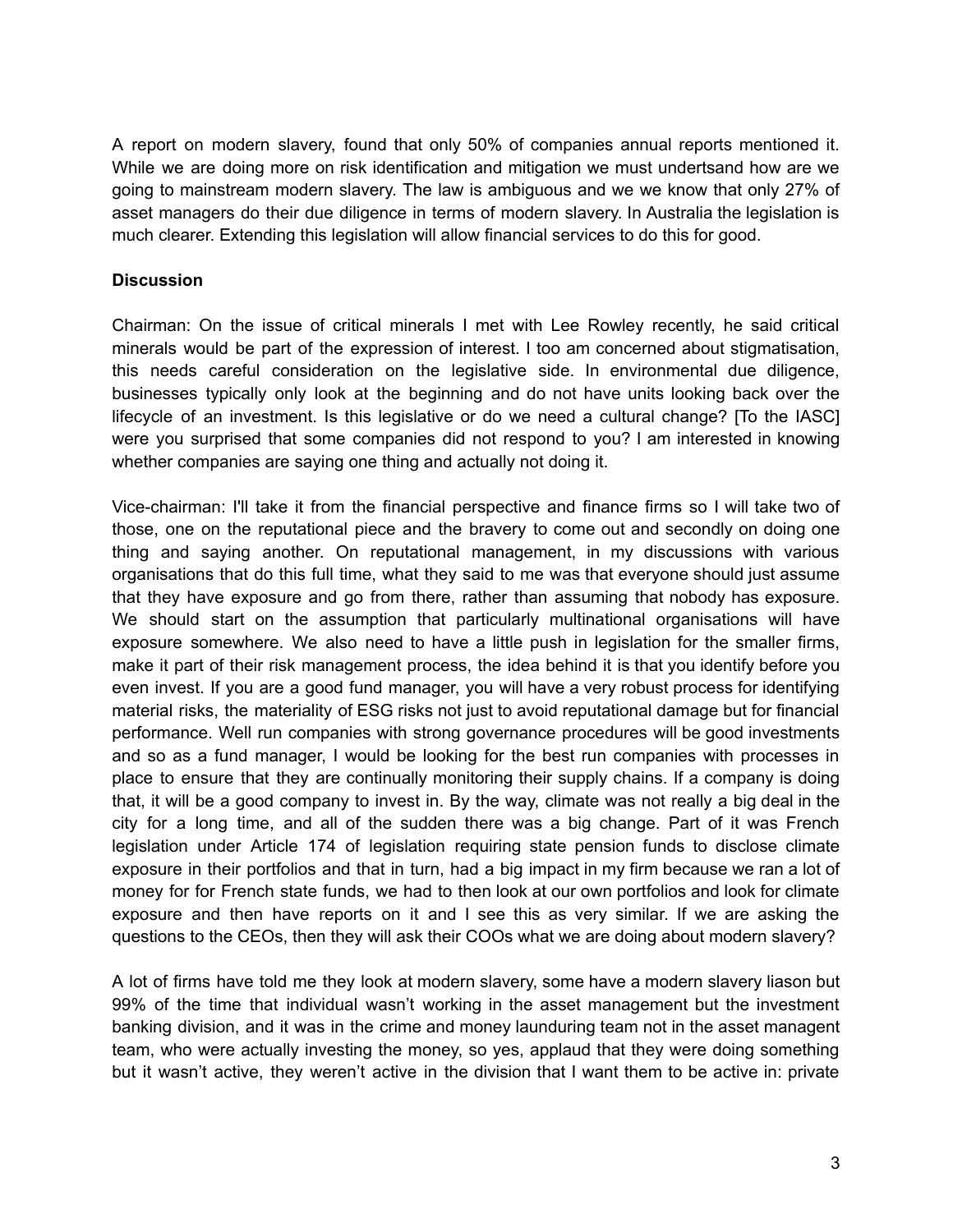wealth management and asset management. Article 54 should directly address private wealth management and asset management in investment portfolios.

Dame Sara Thornton: On that last observation, I would agree with you completely, that is why when we talk about data and risk management we said it is across all business processes and if there was data around ESG, it was part of basic screening and transaction processes. NGOs and campaigners around modern slavery typically argue on the basis of salience such as human rights, that we should all be very concerned, and sometimes they have been a bit hesitant to argue that there is material risk, material to the success of a business and I have no kind of caution about arguing that is a both material and a saliance risk. Your point about that, if you haven't found it you haven't probably looked for it. I often use data from the PTI trade initiative from a few years ago. 77% of CEOs thought they did have forced labour in their supply chains. Those 77% were willing to admit that, and I think that it is there if you look for it, so a process that is about transparency and disclosure is vital. On the critical mineral strategy, I have spoken to officials about this, it is not just about electronics but solar and the green economy, because there are real real concerns that while we want to make that transition we risk bringing along a lot of exploitation, slavery and forced labour deep in the supply chains. What worried me was that the need for more solar was trumping concerns for human rights issues, I really believe we need to push. Their view was: it's okay for the Americans to have import barriers on quite a lot of these components and solar panels but we are in a slightly different position, I think that is something that should be subjected to debate.

Chairman: A couple questions, you talked about identifiyng modern slavery, but can we talk about improving the actions against modern slavery?

Vice-chairman: One observation that I would make, and again in the conversations I have had, some companies have actually welcomed this attention because they see it as a competitive advantage that they have robust processes in place. A lot of companies now have developed their own ESG ratings and systems, this was something that I implemented at my last job. Just before I left we invested millions of pounds on the data science team to be able to quantify ESG factors which would inform our firm manager and be able to provide the data to back up decisions and analysis and I think that has come a long way but again you can only do that if you have financial resources. I do think the issue is for the smaller firms. Whenever you impose legislation and regulation on the market, inevitably the cost comes to those smaller businesses. If you are a startup or a small asset management firm it is very difficult, because there is going to be quite a lot of cost and effort to continually review processes and report on that. If you are JP Morgan or BlackRock you have an army of people, internationally. I do worry about that, so I am not giving you an answer but some firms see this as a great opportunity to be more competitive because they are able to say, when you invest with us, you are less likely to be exposed to modern slavery.

Dame Sara Thornton: In terms of finding slavery and trafficking in supply chains, I think the advice would always be, do not divest at the first sign of trouble, what you do is work with that supplier to put right what can you do to encourage human rights throughout the supply chain.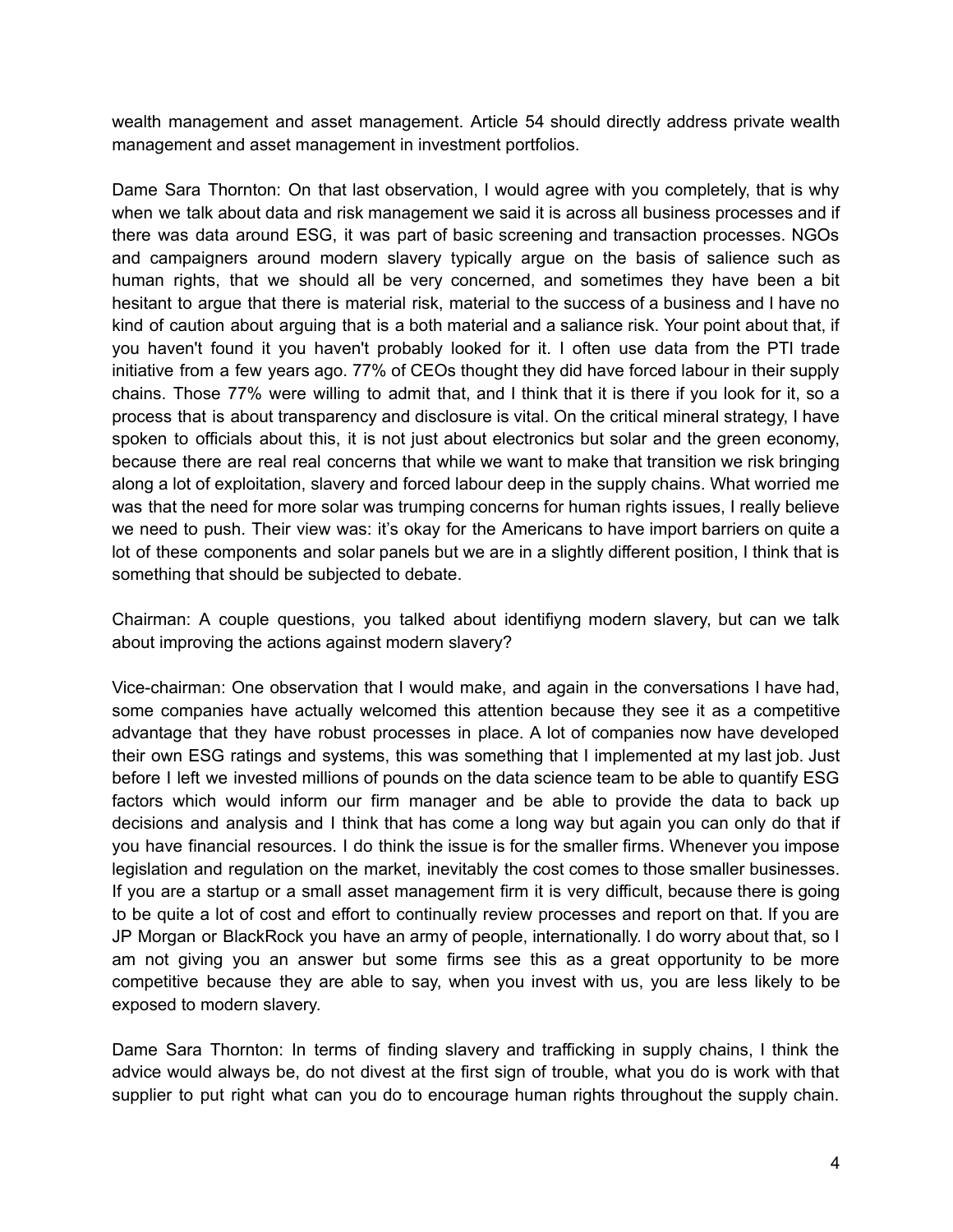How can you encourage worker voices? How can you work with NGOs on the ground? There are a whole range of things that can be done and only as a last resort would you suggest divestment, doing so marginalises migrant exploited workers who will have no work at all and often that is even worse.

Contribution: Just to flag that the EU commission is publishing their draft law on Corporate Sustainability Due Diligence today and these laws are set to apply to UK companies in the Single Market.

In reference to the UK's supply chain reporting and 'due diligence' requirements being located in the MSA S.54 and now with different obligations, scope and enforcement across the EU the UK's approach could lead to a patchwork of rules that impose a greater compliance burden on businesses. This approach risks being less effective in terms of the underlying ESG goals than a more comprehensive and consistent approach contained within a single piece of legislation. Do you think that there is a need for a new piece of legislation that places a duty on businesses and investors to prevent not just modern slavery but all human rights abuses across their supply chains?

Contribution: UNICEF has published guidance for investors on how to integrate child rights into ESG assessments. There is also an increasing recognition of the connection between climate and human rights. Business' mitigation and adaptation efforts to climate change can also have negative impacts on child rights as recognised in the COP26 Declaration on supporting a just transition - corporate due diligence is recognised as one effective way to erradicate modern slavery and prevent child labour in supply chains. Undeniably, legislation can bring the necessary change in corporate behaviour at the scale and pace needed to eradicate modern slavery. What do the panel think of 1) going beyond climate-related disclosure to expand it to integrate modern slavery and more widely child rights abuses, especially considering the risks to children from the transition to net zero? 2) the possibility of revising the UK's approach to business and human rights by introducing a law that would oblige companies to conduct human rights and environmental due diligence, rather than just reporting, which is the approach that other countries are also taking and UK civil society and business are calling for?

Contribution: Social transformation needs to have a lot of benchmarking. Is it time for an overarching piece of business legislation that takes a holistic view of responsible business conduct by requiring companies to conduct human rights and environmental due diligence? Shouldn't we be encouraging the market to reward responsible practices – like addressing modern slavery – rather than encouraging a race to the bottom for minimum compliance?

Dame Sara Thornton: there is a great thread across those three questions which is about human rights and environmental due diligence. I don't know what the EU is going to publish because I do know there has been a big debate about who this will apply to. I am really interested in whether it will be a failure to prevent issues, a lot of people say that it needs to be akin to the Bribery Act and the failure to act. I am not absolutely persuaded that this is the right way for us yet for two reasons. If the requirement is about all environmental and all human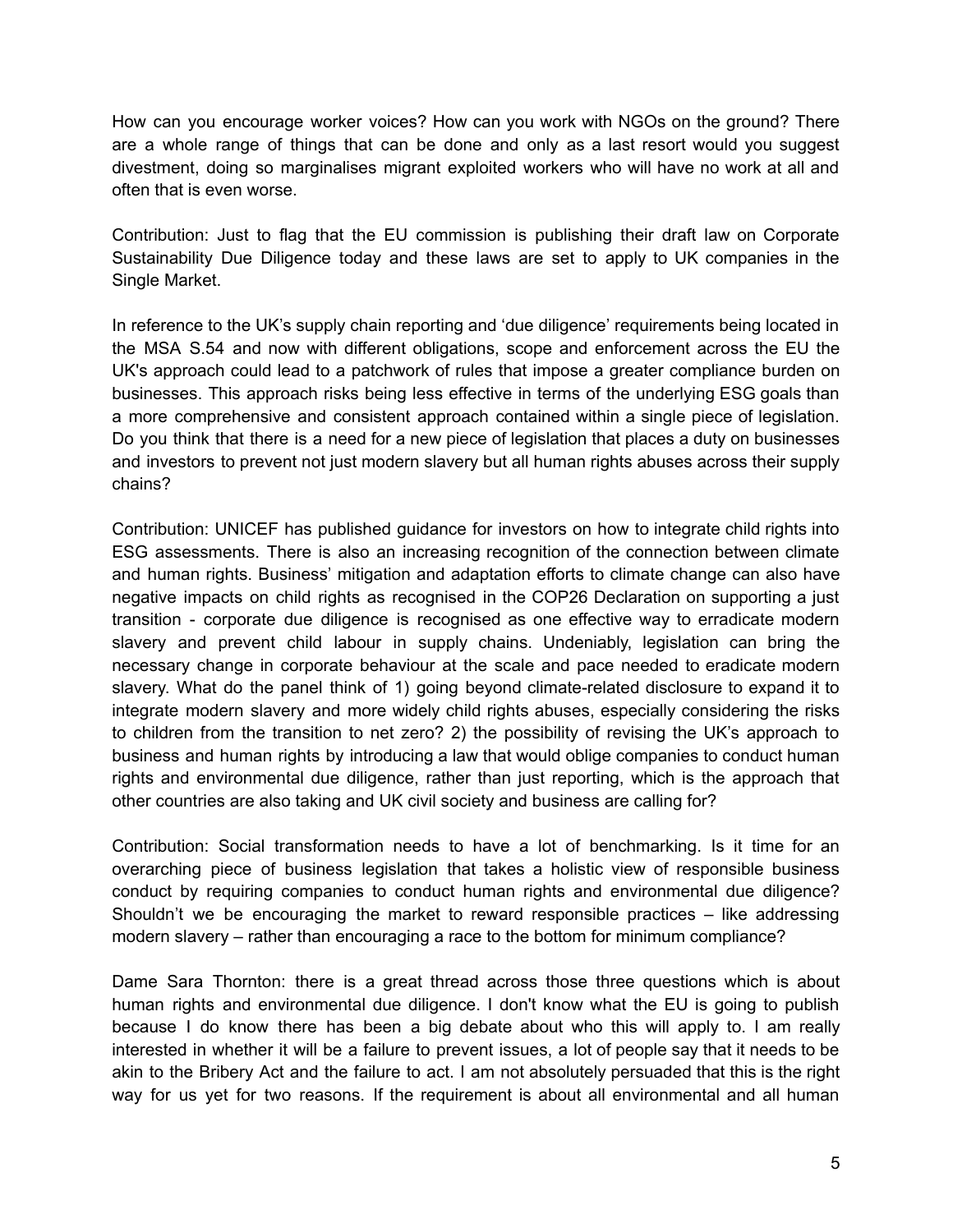rights issues, from a quite selfish perspective I am afraid that modern slavery will get lost, particularly when there are other things that are much easier to measure. There is some value, I think, in a modern slavery statement in the UK having to be signed off by the board. The other point is more of a principled concern, I don't quite understand how these sorts of approaches, particularly if there is a failure to prevent, sit alongside transparency, and I go back to the comments that we have all made about the approach to the Modern Slavery Act in this country has been, go look for it find it and deal with it. My worry is that if you have heavy sanctions over failure to prevent then you will just push that underground and have a very sort of cautious approach, companies' lawyers will be all over it and I just don't understand how it sits side by side with transparency, particularly if there was a failure to prevent then we would have mitigation, whether that was civil or criminal, mitigation that I think has a sheer effect on our strategy that has been about encouraging transparency.

Vice-chairman: I actually started by saying that I am not necessarily pushing for a legal change in section 54, that is one of the options. Another option might be similar to what we have done on climate change with TCF. Ultimately, for us to be able to tackle this, it needs to be a global endeavour. I would love to see Britain lead a global coalition of the biggest financial services markets on this and that we all have an agreement. My office has had a little contact with Marco Rubio's team in the US who is talking a lot about this, I know some politicians from Germany who talk about this as well, I do think there is an opportunity to coordinate the big financial services markets of the world and see if we can get a common approach that doesn't require legislation because I understand what Georgina is saying about a patchwork and that can be very costly for businesses. I would just point out that in 2015, when we did pass the Modern Slavery Act that did lead to a lot of other countries taking action. Others passed modern slavery acts, as you said France, the Netherlands and Australia but others in other countries have acted in other ways. Australia went further than we did and has implemented section 54 for investment portfolios so that is also a benchmark. I think Britain is leading on this and has a leadership role to play more so than the EU in my view just because of the size and sophistication of our market compared to any other country in the EU financial services sector.

I dont think that anyone in the investment community wants to be supporting in any way child labour or modern slavery as I said, the issue with ESG has been, historically a lack of ability to quantify these issues but also to identify. Climate is a lot easier, you can measure it. That is problematic for two things. One - identifying - but two - overseeing and adjudicating on performance of their action on this. One thing that drives me bonkers in certain parts of this market with charities and NGOs and people who haven't actually come from finance is that they start from the presumption that everyone in finance is big and bad and just trying to screw over the world and the planet to make a buck. It could not be further from the truth. We should start from the presumption that good investments come from investing in good companies, and it is not always the case that it is easy to identify issues, it is because of that and not because there is some big fat cat in the City of London or in New York trying to screw over the planet. Any legislation to oppose this more broadly, is not in line with free market principles which we are all trying to adhere to in advanced democracies and is not required because good businesses will act.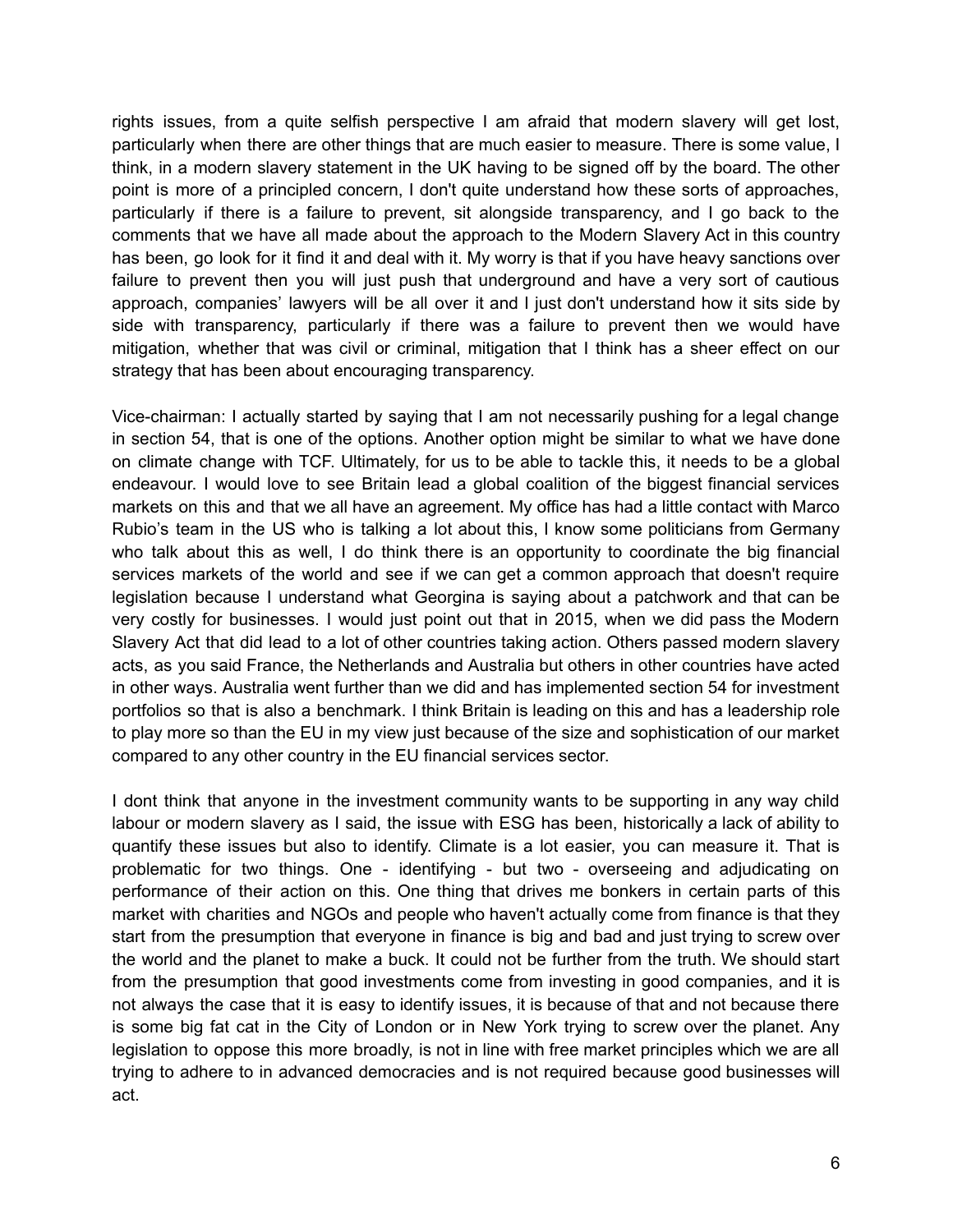Contribution: Your point about quantifying social impact. They are not quantitative, they are qualitative, and that requires a huge amount of leg work and requires discussion because we are human right? And I think that is where we are having a lot of difficulty. How do you have that qualitative data and the diversity of types of dialogue that we need to have with people? For those of us on this call and in this group who have done community surveys of people who are impacted by business activities, civil societies, verbal, vocal, global, they are supported by all the international NGOs who connect with all the most competent people in every single small country of the world. They are there and they want to talk to us, they are on Facebook, on Twitter but those conversations are really uncomfortable and they have a lot of demands. Some of those are linked to business activities and some of them are linked to their governments not providing public services. Making that distinction, that is a discussion that we do not want to get into often because it is contentious. How do we address that lack of dialogue? It's an uncomfortable, gritty, human discussion. You need linguistic capacities, you need decentralised people in those countries with those languages. That is a lot of what is missing, we don't know the human impacts because we do not have that data. The second one is the inherent risk of rising financial inequality. We have rising inequality, including in the most wealthy countries and middle income countries, that comes from the UN world social report of 2020. We have a desire to drive down production costs, we have increasing wealth, we also have consumers wanting lower costs, that is an inherent risk for modern slavery. Our low wage workers are the lowest and then below that are unpaid people. So that increasing global inequality is a holistic global issue particularly for the wealthiest countries to address. So how do we get the government's macroeconomic policy to address rising inequality which is what pushes modern slavery and lower wage work which is what ESG is trying to address. Climate change, wealthier people have a higher carbon footprint. How do we do that holistically?

Contribution: We spent five years tracking modern slavery statements put out by companies. The Modern Slavery Act, in terms of driving disclosure was failing against its own stated objectives. We also recently published an analysis of the Australian model of the Slavery Act, finding that although it does go further, as you said, it has also not succeded in driving transparency to anything like the scales stated. As you said, most of the companies, in their own right, are already reporting but unfortunately, in the UK 40% consistently fail to follow the law and I'd be interested to hear your thoughts. Our thoughts, for what it is worth, is that the Modern Slavery Act in itself is not a suitable vehicle and we point to what was already said about the human rights due dilligence efforts made in the EU.

Dame Sara Thornton: On your point about quant/qual, yes it is very difficult but it has to be done, and my view is that a lot of campaigners and NGOs have wanted to stay in this salience area, but we need to be able to count it materiality, we need to have a framework, we need to be able to benchmark. It has taken twenty years to get anywhere near that on carbon, it takes a long time but we need to do it. So absolutely with you but I completely agree that it takes difficult conversations. On your point about global inequality, I think that is why it is very important that in 2015, the UN sustainable development goals included a commitment to the eradication of modern slavery because that moved modern slavery into a development issue and there was a